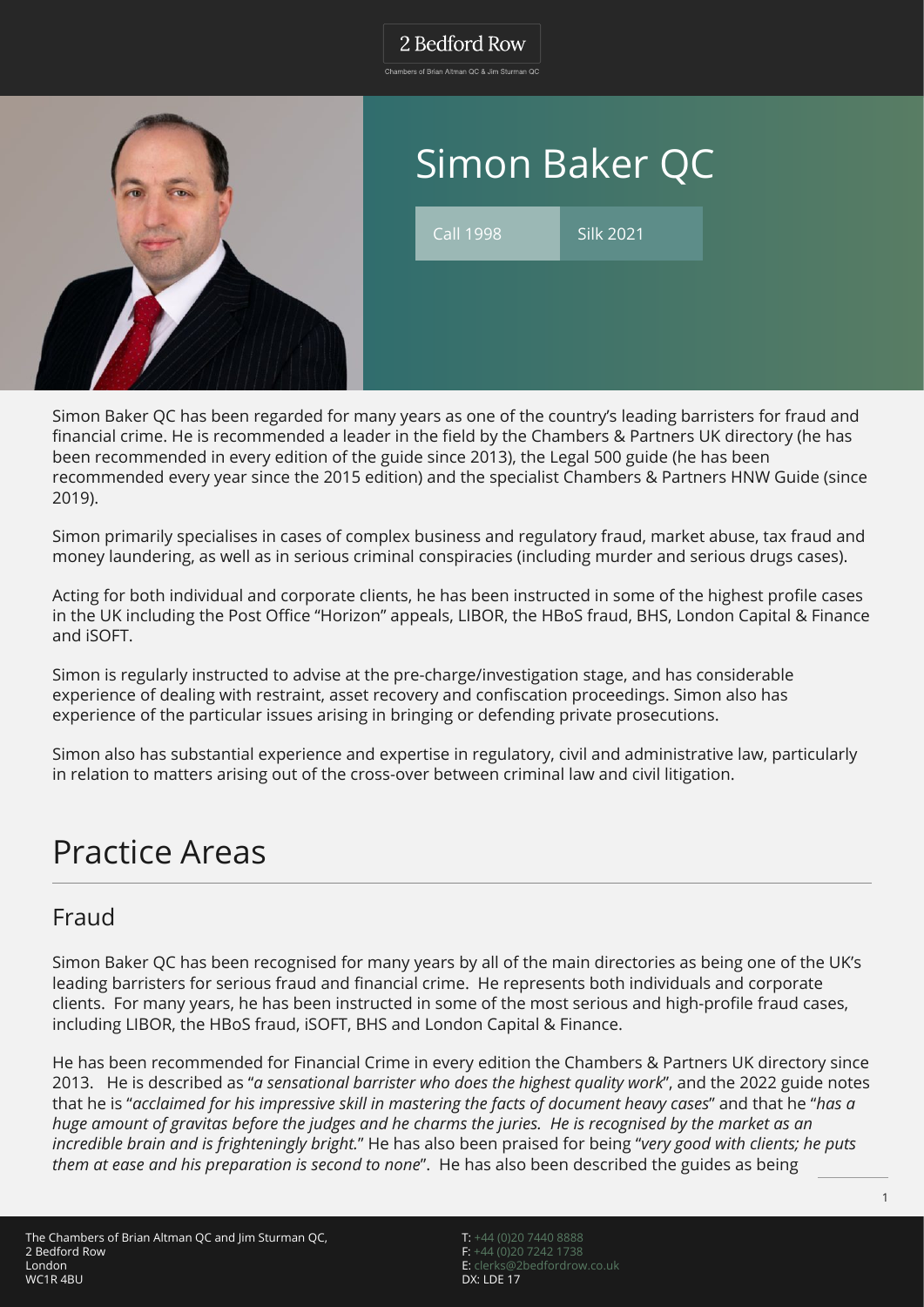2 Bedford Row Chambers of Brian Altman QC & Jim Sturman QC

"*extremely efficient and wonderfully reliable*", "*able to turn around documents very quickly to a very high standard*", "*incredibly easy to deal with and user-friendly*" and "*exceptionally hard-working, very bright, great company and someone who goes the extra mile for the client.*"

Simon is particularly singled out by the Chambers & Partners guide for High Net Worth individuals for his work in financial crime. The 2020 guide describes him as *"a really sensational barrister who does the highest quality of work. … he has never let a client down and he is always in great demand."* The Guide also observes that *"He gets up to speed on the papers very, very quickly, filters out key issues and responds very quickly to enquiries."*

Simon is also recommended for Fraud and Business & Regulatory Crime by the Legal 500 guide (he has been recommended in every edition of the guide since 2015). The 2022 Guide describes him as "*a highly effective advocate who gives very pragmatic and strategic advice in applying an extensive knowledge of the law and broader commercial factors*", Legal 500 has also described him as *"immensely talented and a formidable* advocate both on his feet and in written submissions and commands great respect of the judiciary". Legal 500 has also commented that he is "*Always the master of his brief*", "*always a joy to work with*" and that "*his extraordinary mind can absorb complex information in no time*".

Simon specialises in cases of complex fraud (including corporate fraud, "Boiler room" frauds, market manipulation and MTIC) and money. He has particular expertise in cases involving disclosure/public interest immunity issues and confiscation/asset recovery, as well as cases involving technical computer/digital evidence.

Although he now primarily defends, Simon has experience of private prosecutions. He has previously been on the CPS specialist fraud panel and the Attorney-General's B panel of advocates, and has prosecuted serious cases for the Crown Prosecution Service, the Department of Trade & Industry and H.M. Revenue & Customs.

## Cases

- **Post Office "Horizon" appeals (R v H & Others [2021] EWCA Crim 577 and R v A & Others [2021] EWCA Crim 1443)** – Simon was instructed on behalf of Post Office Ltd in the Court of Appeal Criminal Division, in relation to the appeals referred by the CCRC in what was the largest conjoined appeal ever heard by the Court of Appeal Criminal Division. Simon continues to advise in relation to hundreds of other appeals and potential appeals of sub-postmasters prosecuted between 2000 and 2013 in cases relying upon evidence from the Horizon computer system.
- **LIBOR**: Successfully defended in the SFO prosecution of a former broker charged with LIBOR rigging. The case involved allegations that bankers were colluding to fix the LIBOR rate which is used as a benchmark for world trading in a range of financial products. The value of the fraud was incalculable, as the impact could have run to trillions of dollars.
- **Operation Hornet (HBoS):** Represented the first defendant in the very high profile prosecution of HBoS directors and businessmen arising out of alleged fraud and corruption connected to the HBoS impaired assets division between 2003 and 2007. HBoS's alleged losses from the fraud are said to be in excess of £250m.
- **BHS:** Defended DC, who had purchased British Home Stores for £1 from Sir Phillip Green, in relation to his very high-profile prosecution for offences of tax fraud arising out of the purchase and collapse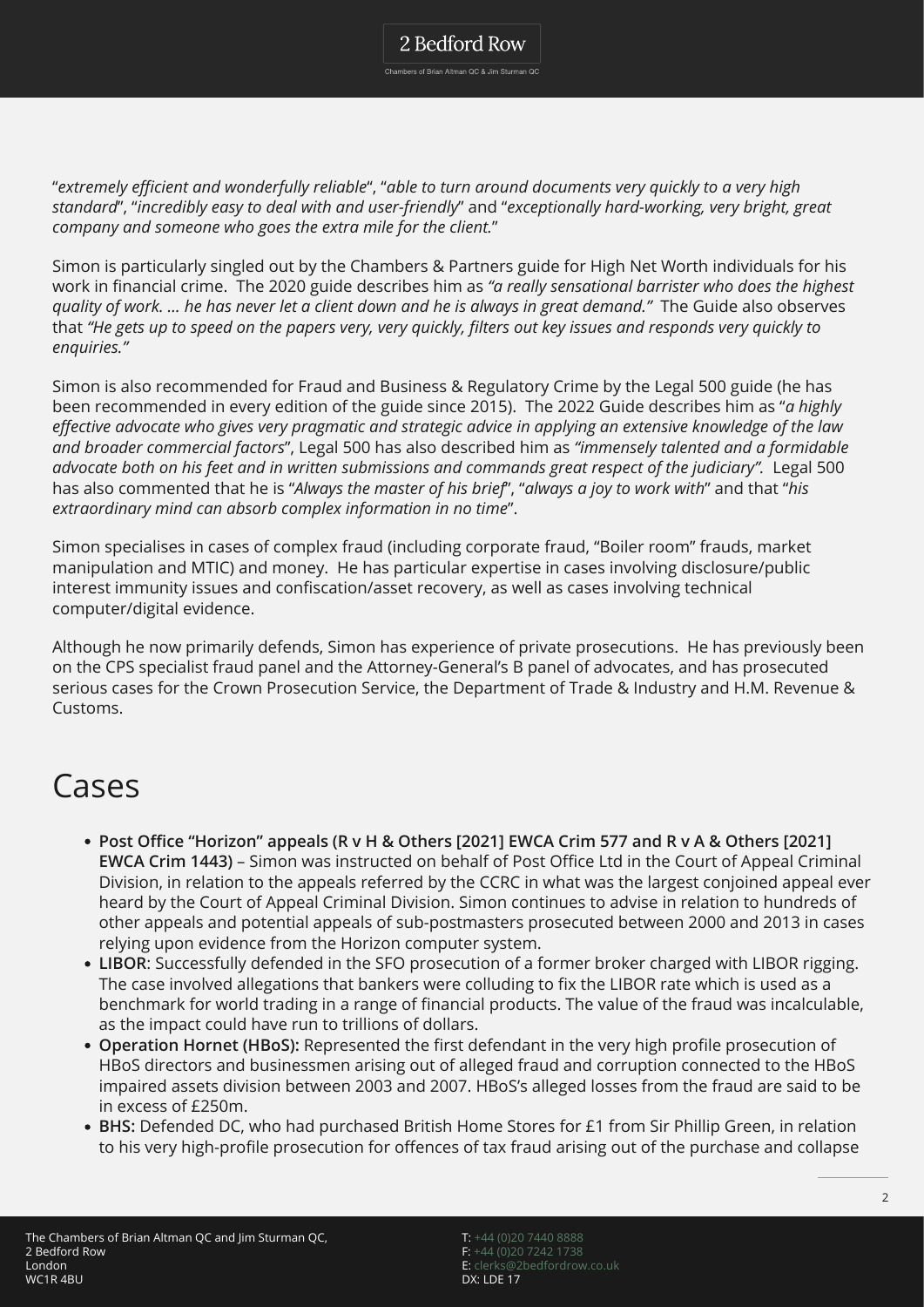of British Home Stores.

- **iSoft:** Represented the former CEO of iSoft PLC in the very high profile FCA (formerly FSA) prosecution of the directors of iSoft PLC for offences of market manipulation. The case was the largest ever prosecuted by the FCA/FSA. Following a 4 month trial, which collapsed following successful defence submissions relating to disclosure and abuse, the FCA conceded defeat and the defendants were acquitted.
- **Operation Balaban:** Acted alone for main director of two companies charged with conspiracy to defraud in relation to a multi-million pound "boiler room" fraud The case collapsed following defence submissions in relation to disclosure and the fact that the Crown were relying on an expert who was not suitably qualified.
- **Operation Picasso:** Leading counsel for the first defendant successfully acquitted of a multi-million pound "boiler room" fraud involving selling carbon credits as investments.
- **Operation Modcons**: Represented the CEO of a multi-million pound construction logistics company facing allegations of conspiracy to cheat the public revenue through a £6.9m payroll fraud.
- **R v Q**: Leading counsel in this highly publicised case defending an immigration officer charged with large-scale immigration fraud, facilitation, money laundering and misconduct in public office. The press described the defendant as "the most dishonest man in Britain".
- **Operation Aquamarine**: Defended a solicitor alleged to have been at the heart of highly sophisticated conspiracy to commit a very high value (over £40m) mortgage fraud on Barclays Private Clients International and Abbey Commercial Mortgages.
- **Operation Tulipbox**: Represented a company director charged with the UK's first ever carbon credit fraud. This was a £39 million MTIC fraud in which carbon credits were traded on to Blue Chip traders such as Morgan Stanley, BP, Shell & Gazprom.
- **Operation Devout II**: Instructed in relation to the confiscation proceedings arising out of a series of hugely complex MTIC frauds.
- **R v H & Another:** Defence counsel in highly complex and substantial confiscation proceedings relating to money laundering, where the Crown alleged criminality valued at in excess of £1 billion and where the s16 statement ran to almost 3000 pages.
- **R v F & B [2008] EWCA Crim 1868**: Defence counsel at trial (an allegation of money laundering valued at almost £1.2 million), in the appeal before the Court of Appeal, and on the certified appeal to the House of Lords, on the question of whether the Crown are required to prove the underlying offence when prosecuting for money laundering.
- **R v S & others**: Leading defence counsel in complex confiscation proceedings, valued in excess of £3.7 million, relating to the laundering of the proceeds of a large-scale conspiracy to steal cars.
- **R v P**: Defended in a £75 million money laundering case connected to the London City Bond investigations (stayed as an abuse of process).
- **R v F**: Leading defence counsel for the first defendant facing allegations of masterminding a largescale immigration fraud and corrupting a Home Office official. The 2½ month trial attracted significant press coverage and resulted in the defendant being acquitted of the corruption offences on a halftime submission.
- **R v M & Others**: Represented the first defendant in a 19-handed conspiracy to commit mortgage fraud.
- **R v A & Others**: Defence counsel in the Kings College NHS Trust fraud (the largest ever fraud perpetrated against the NHS).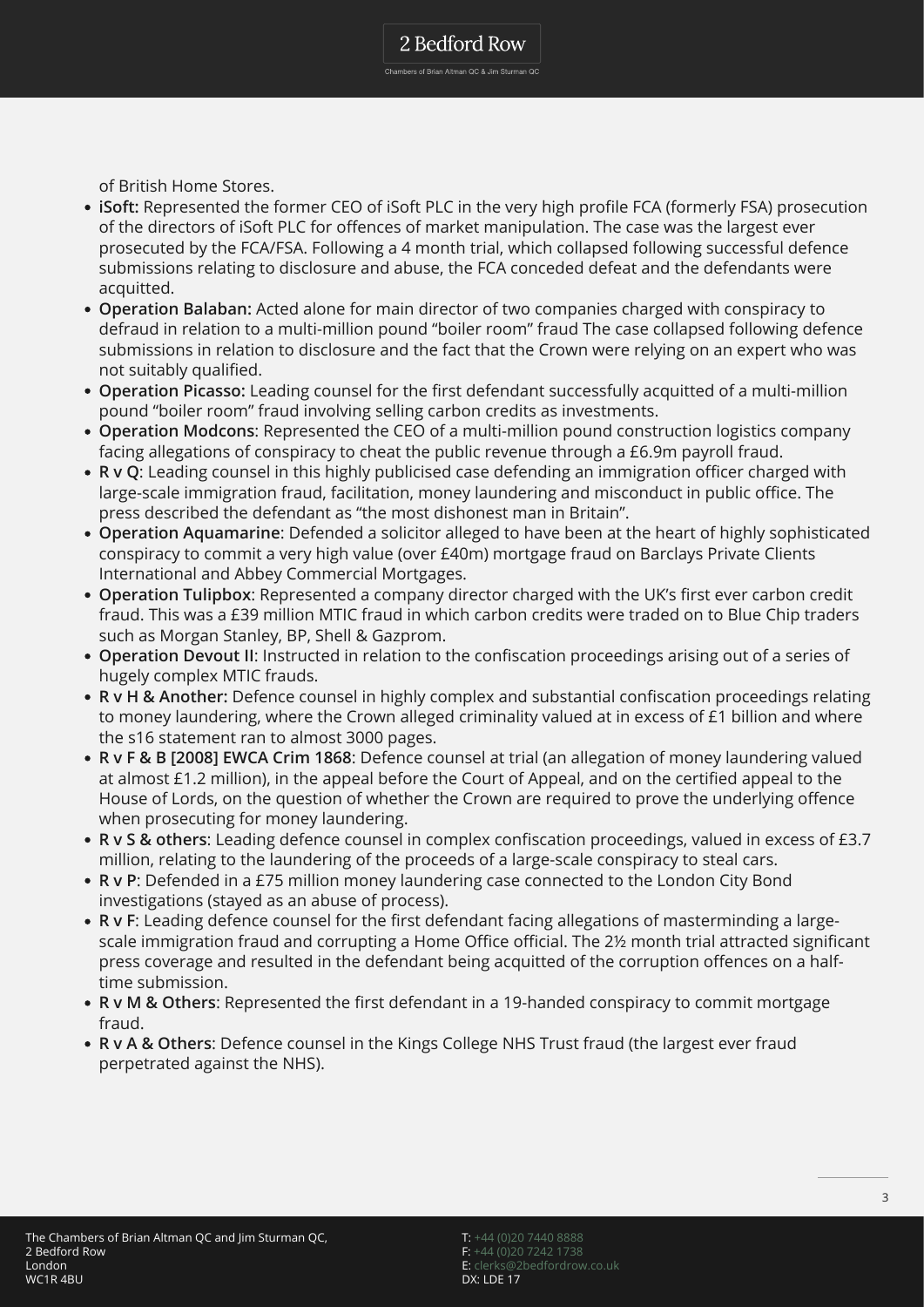## Electoral Fraud

Simon has a particular interest in election law and appeared for the applicant in the highly publicised High Court challenge to the postal voting regulations prior to the 2005 general election [*Hemming v Department of Constitutional Affairs (2005)*]. He also advised in the highly publicised Election Court in Birmingham arising out of postal vote fraud in the Bordesley Green and Aston wards.

### Business Crime

Simon Baker QC is recognised by all of the main directories as being one of the UK's leading barristers for serious fraud and financial crime, acting for individuals and corporate clients. For many years, he has been instructed in some of the most serious and high-profile fraud cases, including LIBOR, the Post Office "Horizon" appeals, the HBoS fraud, iSOFT, BHS and London Capital & Finance.

He is recommended for Financial Crime by the Chambers & Partners UK directory in every edition of the guide since 2013. He is described as "*a sensational barrister who does the highest quality work*", and the 2022 guide notes that he is "*acclaimed for his impressive skill in mastering the facts of document heavy cases*" and that he "*has a huge amount of gravitas before the judges and he charms the juries. He is recognised by the market as an incredible brain and is frighteningly bright.*" He has also been praised for being "*very good with clients; he puts them at ease and his preparation is second to none*", "*extremely efficient and wonderfully reliable*", "*able to turn around documents very quickly to a very high standard*", "*incredibly easy to deal with and userfriendly*" and "*exceptionally hard-working, very bright, great company and someone who goes the extra mile for the client.*"

Simon is particularly singled out by the Chambers & Partners guide for High Net Worth individuals for financial crime. The 2020 guide describes him as *"a really sensational barrister who does the highest quality of work. … he has never let a client down and he is always in great demand."* The Guide also observes that *"He gets up to speed on the papers very, very quickly, filters out key issues and responds very quickly to enquiries."*

Simon is also recommended for Fraud and Business & Regulatory Crime by th*e Legal 500 guide (he has been recommended in every edition of the guide since 2015). The 2022 Guide describes him as "a highly effective advocate who gives very pragmatic and strategic advice in applying an extensive knowledge of the law and broader commercial factors", Legal 500 has also described him as "immensely talented and a formidable advocate both on his feet and in written submissions and commands great respect of the judiciary". Legal 500 has also commented that his is "Always the master of his brief", "always a joy to work with" and that "his extraordinary mind can absorb complex information in no time".*

*Simon has particular expertise in relation to complex corporate fraud, money laundering and cases involving disclosure/public interest immunity issues and confiscation/asset recovery, as well as cases involving technical computer/digital evidence.*

*Although he now primarily defends, Simon has experience of private prosecutions. He has previously been on the CPS specialist fraud panel and the Attorney-General's B panel of advocates, and has prosecuted serious cases for the Crown Prosecution Service, the Department of Trade & Industry and H.M. Revenue & Customs.*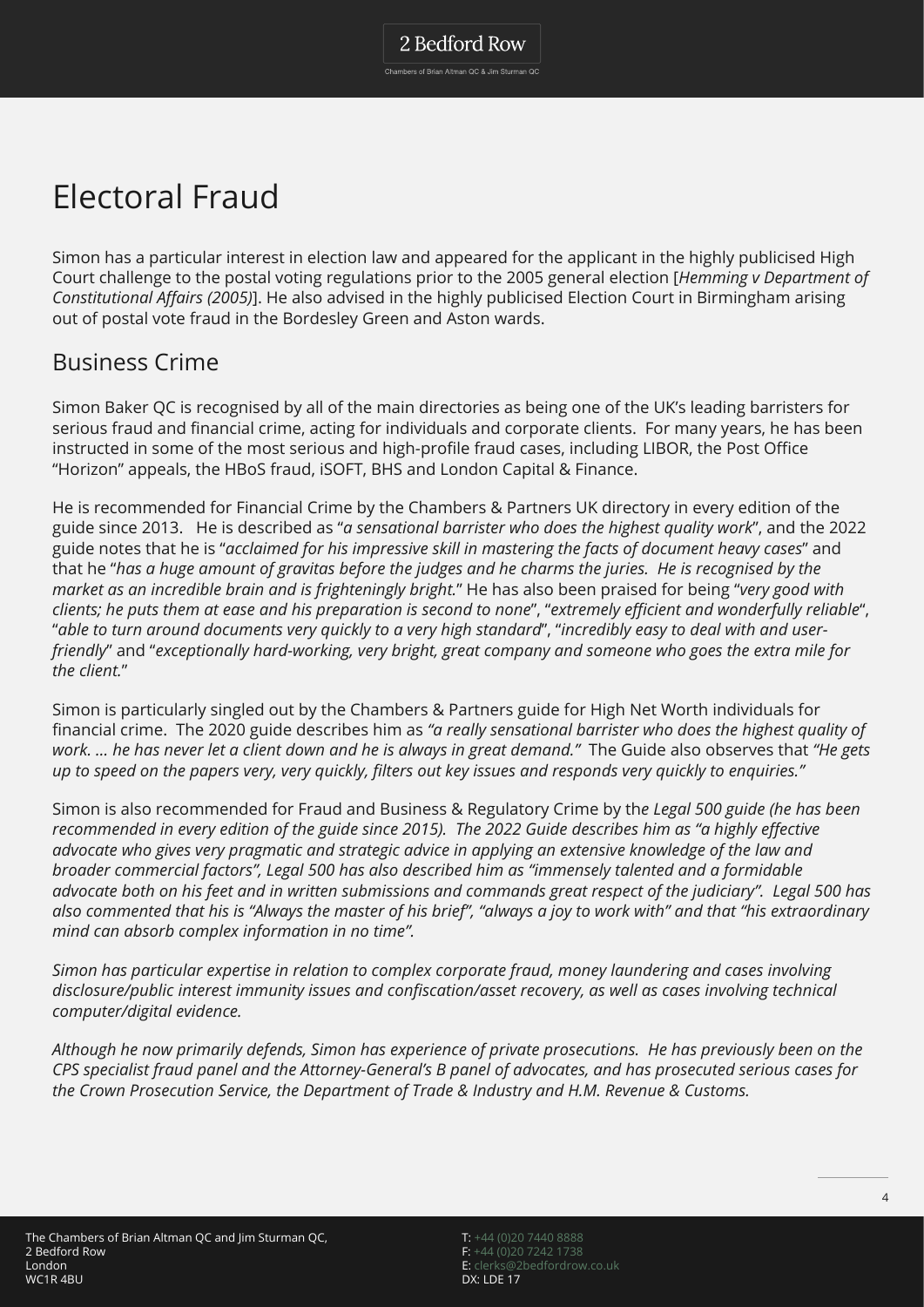## *Cases*

- **Post Office "Horizon" appeals (R v H & Others [2021] EWCA Crim 577 and R v A & Others [2021] EWCA Crim 1443***)*: Simon was instructed on behalf of Post Office Ltd in the Court of Appeal Criminal Division, in relation to the appeals referred by the CCRC in what was the largest conjoined appeal ever heard by the Court of Appeal Criminal Division. Simon continues to advise in relation to hundreds of other appeals and potential appeals of sub-postmasters prosecuted between 2000 and 2013 in cases relying upon evidence from the Horizon computer system.
- **LIBOR**: Successfully defended in the SFO prosecution of a former broker charged with LIBOR rigging. The case, involving allegations that bankers were colluding to fix the LIBOR rate which is used as a benchmark for world trading in a range of financial products. The value of the fraud was incalculable, as the impact could have run to trillions of dollars.
- **Operation Hornet (HBoS):** Represented the first defendant in the very high profile prosecution of HBoS directors and businessmen arising out of alleged fraud and corruption connected to the HBoS impaired assets division between 2003 and 2007. HBoS's alleged losses from the fraud are said to be in excess of £250m.
- **R v M, C & T [2017] UKSC 58:** Represented a company, and its main director, who faced charges relating to multi-million pound grey market trading. The case involved taking an interlocutory appeal all the way to the Supreme Court to determine whether grey market trading constituted a criminal infringement of s.92 of the Trade Marks Act 1994. Both the corporate and individual clients were acquitted when the Crown offered no evidence following successful defence submissions relating to abuse of process and disclosure.
- **BHS:** Defended DC, who had purchased British Home Stores for £1 from Sir Phillip Green, in relation to his very high-profile prosecution for offences of tax fraud arising out of the purchase and collapse of British Home Stores.
- **iSoft:** Junior counsel for the former CEO of iSoft PLC in the very high profile FCA (formerly FSA) prosecution of the directors of iSoft PLC for offences of market manipulation. The case was the largest ever prosecuted by the FCA/FSA. Following a 4 month trial, which collapsed following successful defence submissions relating to disclosure and abuse, the FCA conceded defeat and the defendants were acquitted.
- **Operation Picasso:** Successfully acted as leading counsel for the first defendant, the Managing Director of an investment brokerage, who was acquitted of a multi-million pound "boiler room" fraud conspiracy involving selling carbon credits as investments.
- **Operation Modcons**: Represented the CEO of a multi-million pound construction logistics company facing allegations of conspiracy to cheat the public revenue through a £6.9m payroll fraud.
- **Operation Balaban:** Acted alone for main director of two companies charged with conspiracy to defraud in relation to a multi-million pound "boiler room" fraud The case collapsed following defence submissions in relation to disclosure and the fact that the Crown were relying on an expert who was not suitably qualified.
- **Operation Aquamarine**: Represented a solicitor alleged to have been at the heart of highly sophisticated conspiracy to commit a very high value (over £40m) mortgage fraud on Barclays Private Clients International and Abbey Commercial Mortgages
- **Operation Tulipbox**: Represented a company director in the UK's first ever carbon credit fraud. This was a £39 million MTIC fraud in which carbon credits were traded on to Blue Chip traders such as Morgan Stanley, BP, Shell & Gazprom.
- **Operation Devout II** : Instructed in relation to the confiscation proceedings arising out of a hugely complex MTIC fraud.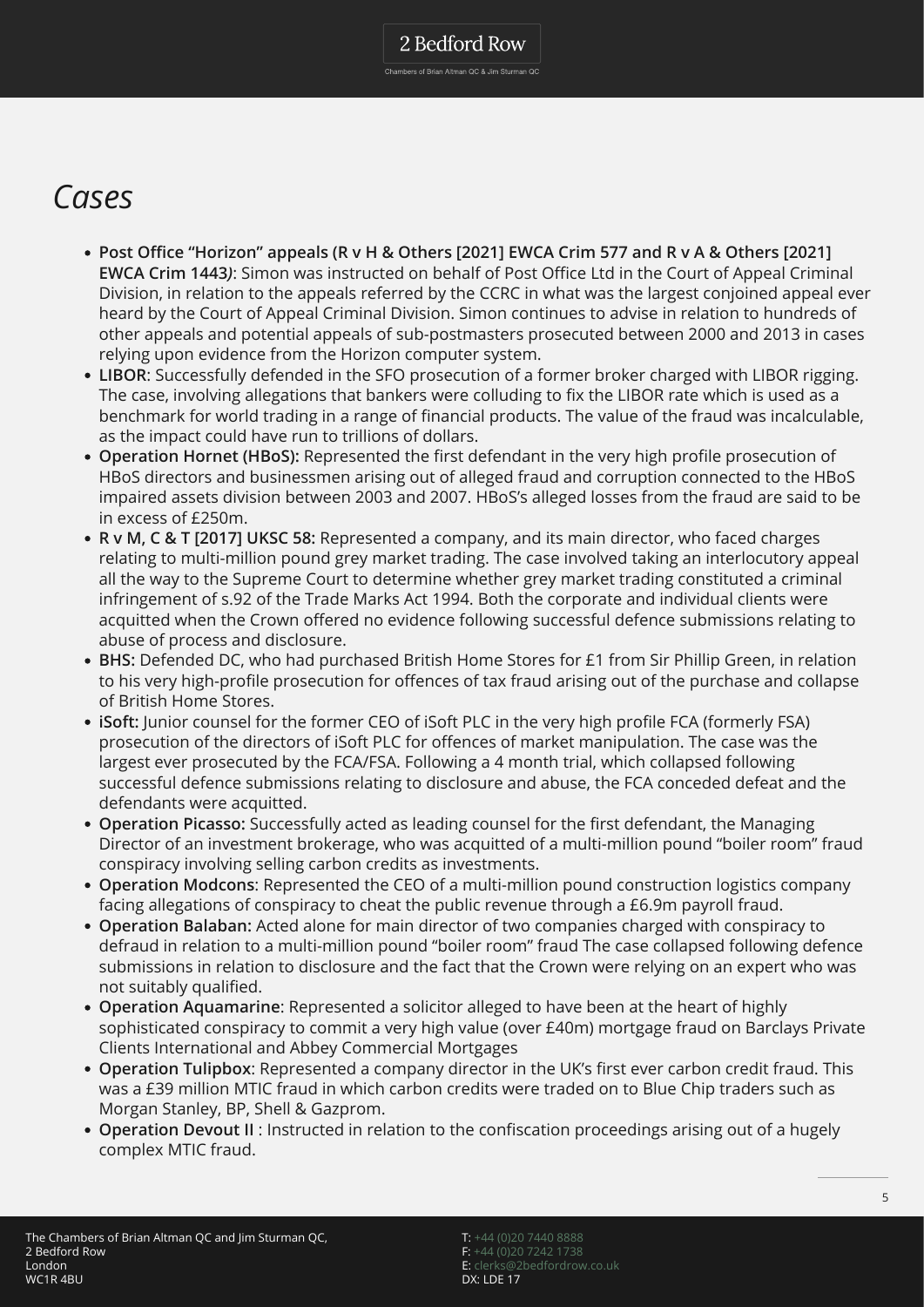### Advisory

Simon Baker QC is regularly instructed on behalf of both corporate and individual clients to advise in relation to a broad range of highly complex and serious issues. He is recommended as a barrister specialising in fraud and financial crime by the Chambers & Partners UK directory (he has been recommended in every edition of the guide since 2013), the Legal 500 guide (he has been recommended every year since the 2015 edition) and the specialist Chambers & Partners HNW Guide (since 2019).

## Pre-charge Advice

Simon's advice is often sought by clients subject to investigations by the SFO, FCA, HMRC and other prosecutorial and regulatory agencies. This includes advising both corporate and individual clients on engagement with investigations (including the approach to interviews, compliance with production orders and provision of documents generally) and often involves drafting representations to resolve investigations without prosecution or regulatory penalty.

Many of Simon's clients have been high profile and/or HNW individuals, and Corporate clients, for whom reputation management is of particular importance. Simon has extensive experience in advising clients in such circumstances.

## Appeals

Simon is often instructed to advise on the merits of appeals in cases in which he was not instructed at first instance. This includes not only providing second opinions in cases where a client has been recently convicted, but also advising on the possibility of appealing historic convictions.

Simon has recently acted as counsel for the Post Office, reviewing and advising on hundreds of appeals (and potential appeals) arising out of the use of the Horizon computer system.

## Regulatory & Compliance

Simon's advice is sought by corporate and individual clients seeking guidance as to their regulatory and compliance duties, including in relation to AML and FSMA concerns.

## Investigations & Self-Reporting

Simon advises corporate and individual clients in relating to internal investigations and self-reporting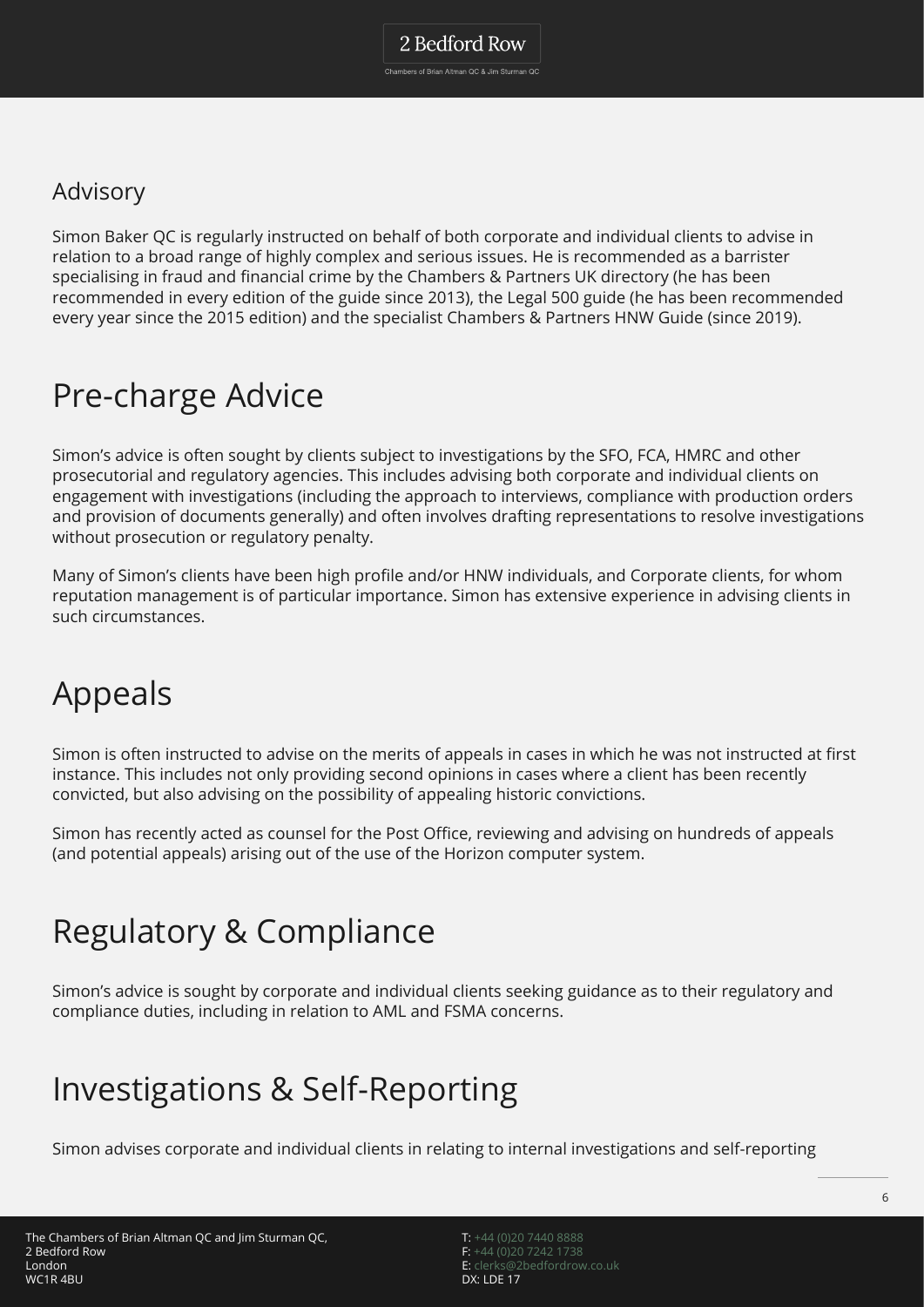requirements in relation to both potential criminal and regulatory misconduct. Simon's experience in dealing with the major investigative and regulatory agencies (including the SFO, FCA, CPS, NCA and HMRC) enables him to provide practical advice from the outset to assist his clients in protecting their positions and effectively engaging with those agencies where appropriate.

## Restraint, Confiscation & Other Asset Recovery Orders

Simon is often instructed to advise on the implications of restraint orders and other orders under the Proceeds of Crime Act 2002 and Criminal Finances Act 2017 (including Account Freezing Orders, Asset Recovery Orders and Unexplained Wealth Orders). Simon is experienced in advising both those who are directly subject to the orders and also to third parties whose financial and other interests are affected by such orders.

### Murder & Manslaughter

Simon Baker QC defends in a range of homicide cases, including cases involving group/gang activity and cases involving self-defence, loss of control, diminished responsibility and psychiatric defences. He has experience at dealing with complex and technical evidence including evidence relating to pathology, forensic evidence, cell-site evidence and psychiatric issues.

### Notable murder & manslaughter cases

#### **R v JM**

Defended in the high profile killing of transsexual woman whom the defendant had met online for sex. The case involved issues of self-defence and loss of control.

#### **R v B**

Acted for the lead defendant in a highly publicised gang murder in the back of an ambulance arising out of a "turf war" between Romanian gangs involved in ATM fraud.

#### **R v F**

Defended in a murder trial involving a killing during a pub fight, in which the defence was self-defence.

#### **R v CL**

Acted alone as sole counsel defending man charged with attempted murder (repeated stabbing of his girlfriend), where the defence was one of insanity. The defendant was acquitted of attempted murder on the basis of inability for form the required consent due to psychiatric illness.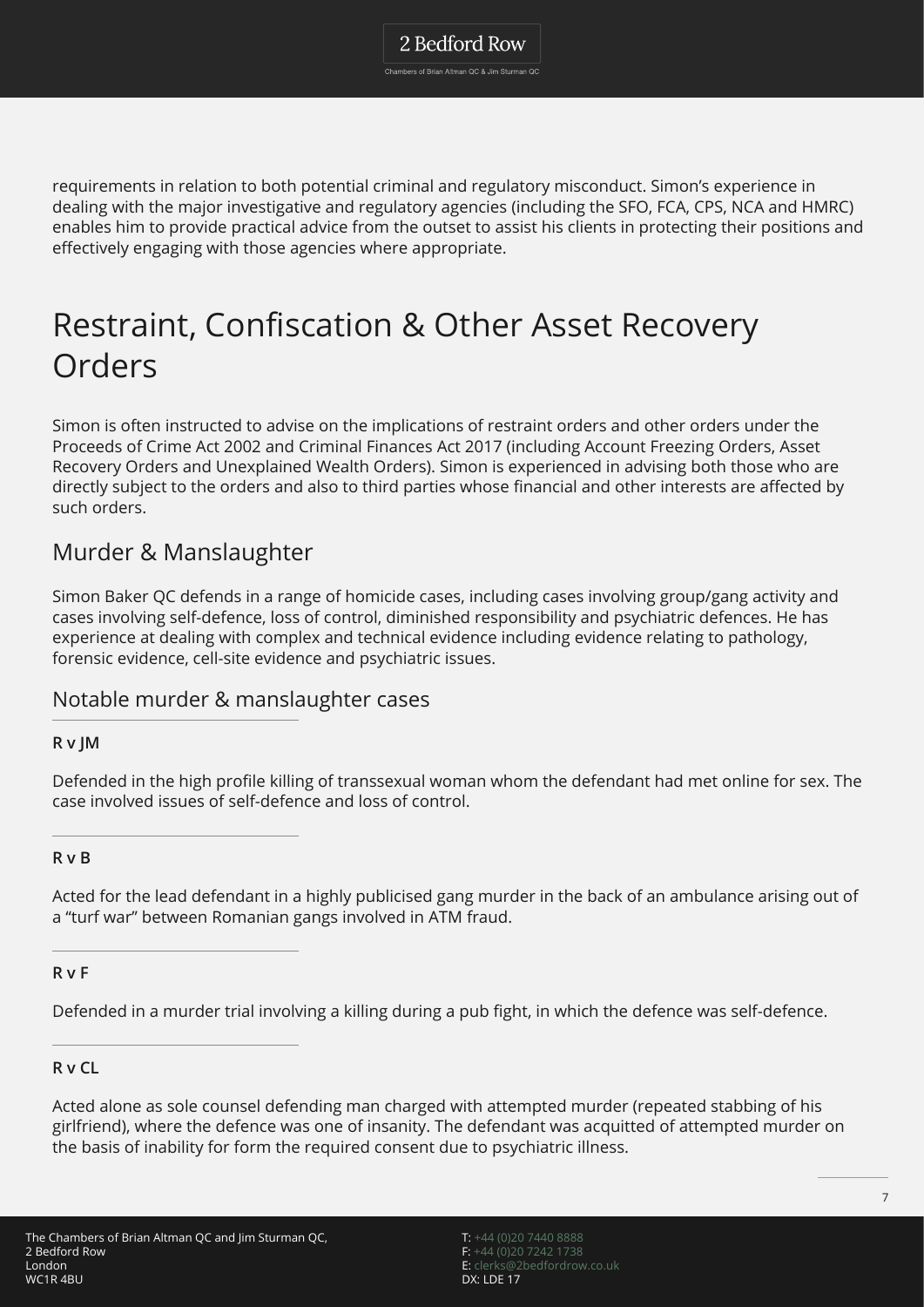**R v G**

Prosecution counsel in a case of attempted murder/s.18 by a paranoid schizophrenic who had repeatedly stabbed a commuter whilst suffering from a delusional episode causd by his deliberate withdrawal from medication.

### Crime

Simon Baker QC has been recognised for many years by all of the main directories as being one of the UK's leading barristers. Simon acts for both individuals and corporate clients, and has been instructed in some of the most serious and high-profile cases in the UK, including the Post Office "Horizon" case, LIBOR, the HBoS fraud, BHS and the high-profile transexual murder of Naomi Hersi.

The Chambers & Partners Guide (in which he has been recommended in every edition since 2013) describes him as "*a sensational barrister who does the highest quality work*", and the specialist Chambers & Partners Guide for High Net Worth individuals notes that "*… he has never let a client down and he is always in great demand."* Chambers & Partners has also described him as "*very able and bright*", "*extremely efficient and wonderfully reliable*", "*incredibly easy to deal with and user-friendly*", as well as being "*very good with clients; he puts them at ease and his preparation is second to none*" and "*exceptionally hard-working, very bright, great company and someone who goes the extra mile for the client.*" The 2022 Guide comments that he "*has a huge amount of gravitas before the judges and he charms the juries. He is recognised by the market as an incredible brain and is frighteningly bright.*"

The Legal 500 guide (he had been recommended in every edition since 2015), describes him as *"immensely talented and a formidable advocate both on his feet and in written submissions and commands great respect of the judiciary"* and has praised him for being "*always the master of his brief*" and "*an absolute joy to work with*." The guide has also praised him as being "*very bright, a quick worker, a good lawyer and good on his feet*" as well as noting that "*his extraordinary mind can absorb complex information in no time*".

Simon specialises in cases of complex fraud (including corporate fraud, "boiler room" frauds and MTIC) and money laundering as well as serious crime (including murder and serious drug conspiracies). He is regularly instructed in some of the highest profile cases in the UK. He has particular expertise in cases involving disclosure/public interest immunity issues and confiscation/asset recovery, as well as cases involving technical computer/digital evidence.

Although he now primarily defends, Simon has experience of private prosecutions. He has previously been on the CPS specialist fraud panel and the Attorney-General's B panel of advocates, and has prosecuted serious cases for the Crown Prosecution Service, the Department of Trade & Industry and H.M. Revenue & Customs.

Simon is also experienced in extradition and regulatory work.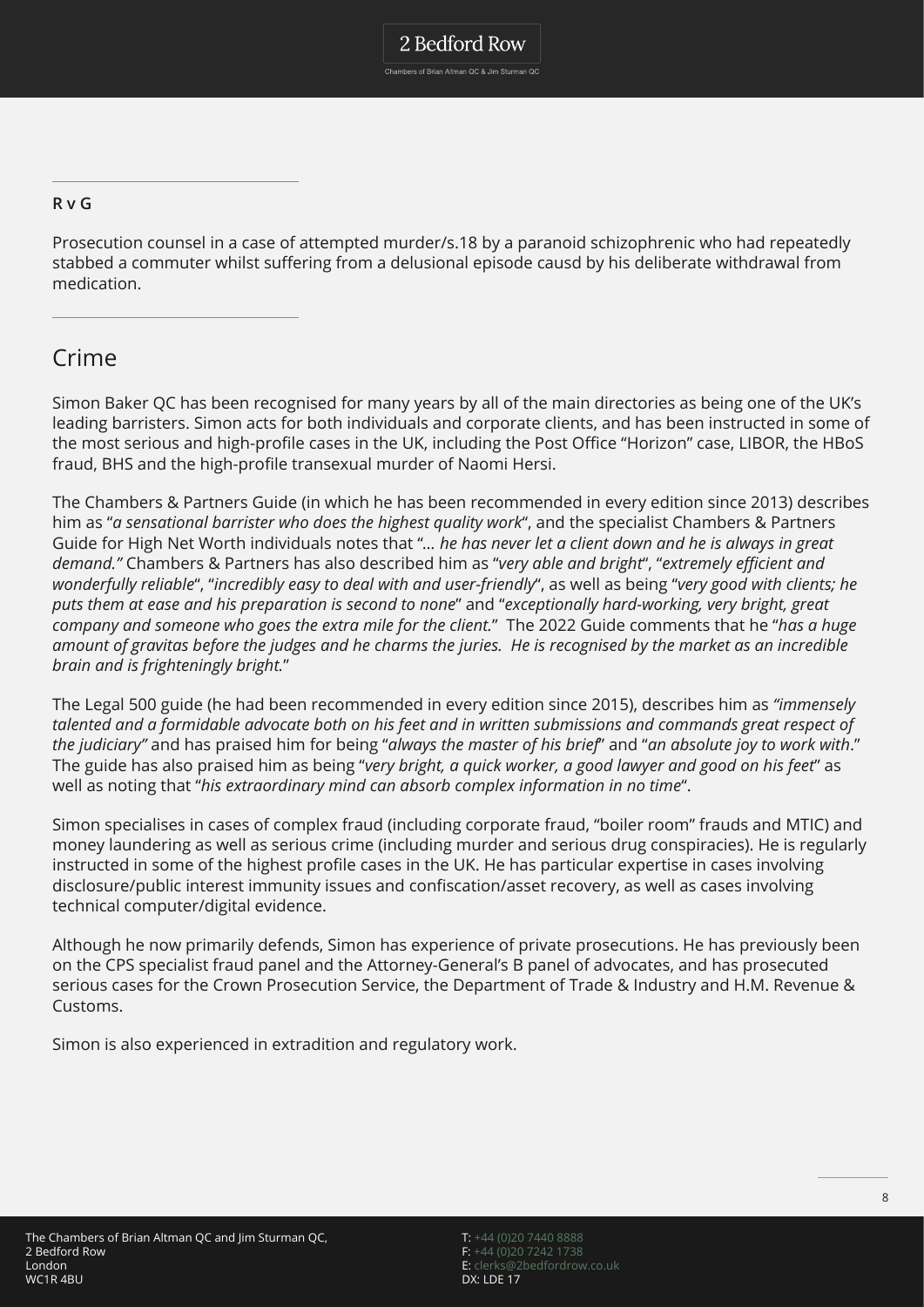## Cases

#### **FRAUD & MONEY LAUNDERING**

- **Post Office "Horizon" appeals (R v H & Others [2021] EWCA Crim 577 and R v A & Others [2021] EWCA Crim 1443)** – Simon was instructed on behalf of Post Office Ltd in the Court of Appeal Criminal Division, in relation to the appeals referred by the CCRC in what was the largest conjoined appeal ever heard by the Court of Appeal Criminal Division. Simon continues to advise in relation to hundreds of other appeals and potential appeals of sub-postmasters prosecuted between 2000 and 2013 in cases relying upon evidence from the Horizon computer system.
- **LIBOR**: Successfully defended in the SFO prosecution of a former broker charged with LIBOR rigging. The case involved allegations that bankers were colluding to fix the LIBOR rate which is used as a benchmark for world trading in a range of financial products. The value of the fraud was incalculable, as the impact could have run to trillions of dollars.
- **Operation Hornet (HBoS):** Represented the first defendant in the very high profile prosecution of HBoS directors and businessmen arising out of alleged fraud and corruption connected to the HBoS impaired assets division between 2003 and 2007. HBoS's alleged losses from the fraud are said to be in excess of £250m.
- **BHS:** Defended DC, who had purchased British Home Stores for £1 from Sir Phillip Green, in relation to his very high-profile prosecution for offences of tax fraud arising out of the purchase and collapse of British Home Stores.
- **iSoft:** Represented the former CEO of iSoft PLC in the very high profile FCA (formerly FSA) prosecution of the directors of iSoft PLC for offences of market manipulation. The case was the largest case ever prosecuted by the FCA/FSA. Following a 4 month trial, which collapsed following successful defence submissions relating to disclosure and abuse, the FCA conceded defeat and the defendants were acquitted.
- **Operation Picasso:** Successfully acted as leading counsel for the first defendant, the Managing Director of an investment brokerage, who was acquitted of a multi-million pound "boiler room" fraud conspiracy involving selling carbon credits as investments.
- **Operation Aquamarine**: Instructed as leading counsel for a solicitor alleged to have been at the heart of a very high value (over £40m) mortgage fraud on Barclays Private Clients International and Abbey Commercial Mortgages.
- **Operation Balaban:** Acted alone for main director of two companies charged with conspiracy to defraud in relation to a multi-million pound "boiler room" fraud The case collapsed following defence submissions in relation to disclosure and the fact that the Crown were relying on an expert who was not suitably qualified.
- **Operation Modcons**: Represented the CEO of a multi-million pound construction logistics company facing allegations of conspiracy to cheat the public revenue through a £6.9m payroll fraud.
- **Operation Tulipbox**: Represented a company director in the UK's first ever carbon credit fraud. This was a £39 million MTIC fraud in which carbon credits were traded on to Blue Chip traders such as Morgan Stanley, BP, Shell & Gazprom.
- **R v F & B [2008] EWCA Crim 1868**: Defence counsel at trial (an allegation of money laundering valued at almost £1.2 million), in the appeal before the Court of Appeal, and on the certified appeal to the House of Lords, on the question of whether the Crown are required to prove the underlying offence when prosecuting for money laundering.
- **R v A & Others**: Defence counsel in the Kings College NHS Trust fraud (the largest ever fraud perpetrated against the NHS).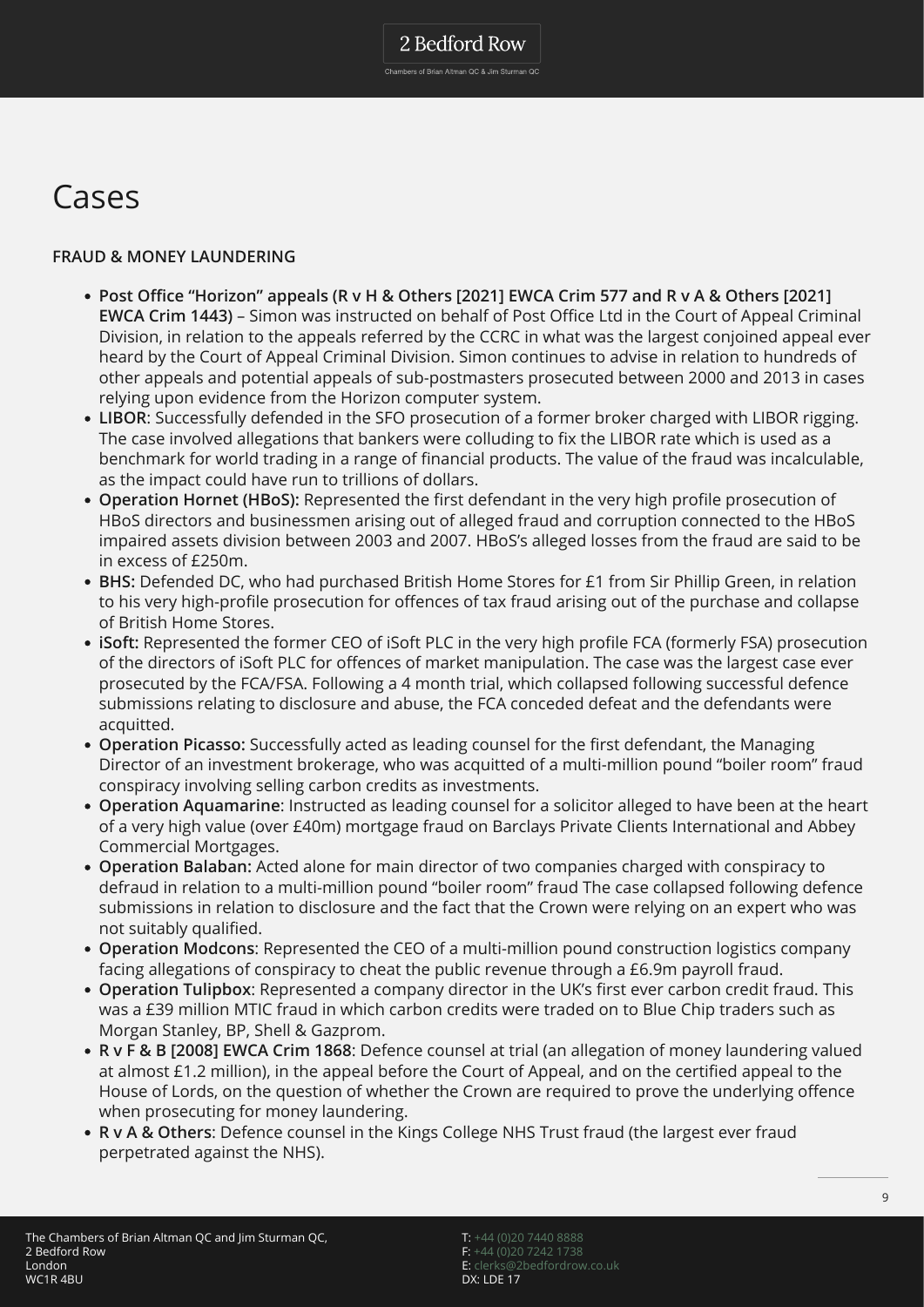**R v P**: Defence counsel in a £75 million money laundering case connected to the London City Bond investigations (stayed as an abuse of process).

2 Bedford Row Chambers of Brian Altman QC & Jim Sturman QC

**R v S & others**: Leading defence counsel in complex confiscation proceedings, valued over £3.7 million, relating to the laundering of the proceeds of a large-scale conspiracy to steal cars.

#### **MURDER**

- **R v JM**: Defended in the high profile killing of transsexual woman whom the defendant had met online for sex. The case involved issues of self-defence and loss of control.
- **R v B**: Acted for the lead defendant in a highly publicised gang murder in the back of an ambulance arising out of a "turf war" between Romanian gangs involved in ATM fraud.
- **R v F:** Defended in a murder trial involving a killing during a pub fight, in which the defence was selfdefence.
- **R v CL**: Acted alone as sole counsel defending man charged with attempted murder (repeated stabbing of his girlfriend), where the defence was one of insanity. The defendant was acquitted of attempted murder on the basis of inability for form the required consent due to psychiatric illness.
- **R v G**: Prosecution counsel in a case of attempted murder/s.18 by a paranoid schizophrenic who had repeatedly stabbed a commuter whilst suffering from a delusional episode causd by his deliberate withdrawal from medication.

#### **TRADING STANDARDS**

- **R v M, C & T [2017] UKSC 58** Represented a company, and its main director, who faced charges relating to multi-million pound grey market trading. The case involved taking an interlocutory appeal all the way to the Supreme Court to determine whether grey market trading constituted a criminal infringement of s.92 of the Trade Marks Act 1994. Both the corporate and individual clients were acquitted when the Crown offered no evidence following successful defence submissions relating to abuse of process and disclosure.
- **R v BA:** Defending a woman charged with importing and selling in excess of £1.1m of counterfeit apparel through a series of market stalls and online retailers.

#### **DRUGS**

- **R v K & others**: Acted for the main defendant in the largest ever conspiracy to import cocaine (over 1.6 tonnes).
- **R v AM & others** Defended company director charged with conspiracy to manufacture and distribute in excess of £43m of Anabolic Androgenic Steroids.
- **R v H & another** Defence counsel in highly complex and substantial confiscation proceedings arising out of massive drug and money laundering conspiracies, where the Crown alleged criminality valued at in excess of £1 billion and where the s16 statement ran to almost 3000 pages.
- **R v N**: Defending in relation to the largest ever seizure of Ketamine in the UK (valued at over £4 million).
- **R v R**: Defending in an extremely serious supply of Class A case (involving 6 kilos of cocaine and 20,000 ecstasy tablets to undercover police officers), involving complex abuse of process, entrapment and P.I.I. issues.
- **R v H & Z:** Successfully prosecuted 2 defendants for their roles in a serious conspiracy to import heroin.

#### **IMMIGRATION FRAUD**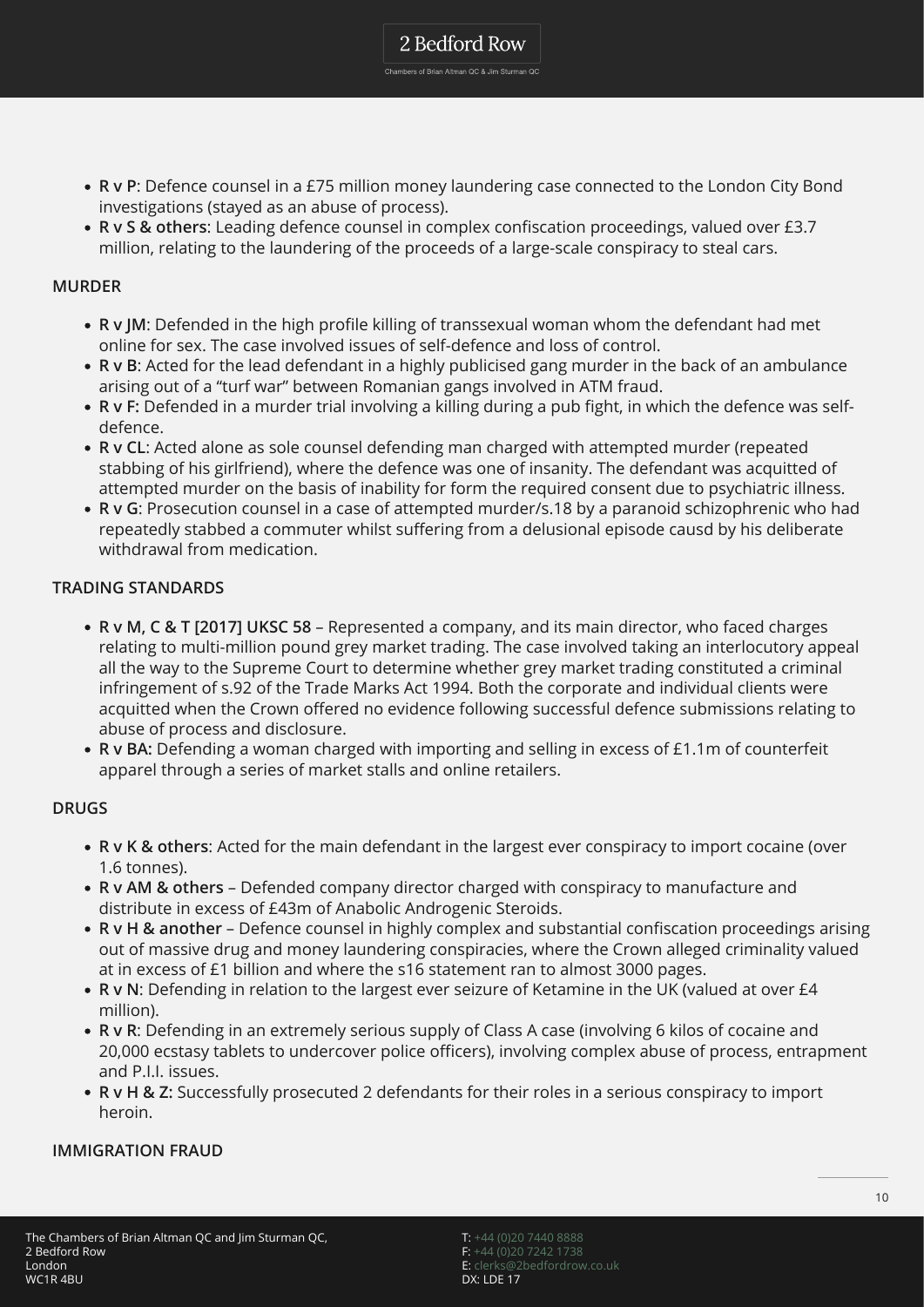**R v Q**: Leading counsel defending an immigration officer charged with large-scale immigration fraud, facilitation, money laundering and misconduct in public office. The trial was front page news in the national press, who described the client as "the most dishonest man in Britain".

2 Bedford Row Chambers of Brian Altman QC & Jim Sturman QC

**R v F**: Leading defence counsel for the first defendant facing allegations of masterminding a largescale immigration fraud and corrupting a Home Office official. The 2½ month trial attracted significant press coverage and resulted in the defendant being acquitted of the corruption offences on a halftime submission.

#### **EXTRADITION**

- **USA v Benbow & others [2005] EWHC 1051 (Admin)**: Defending in the leading authority on applicability of entrapment in extradition cases (application to extradite to the USA to stand trial for conspiracy to supply cocaine allegedly to finance the \$220 million purchase of Strontium-90 Metal from former Russian Intelligence Officers).
- **Romania v C**: Acted on behalf of a Chinese national facing extradition to Romania to serve a sentence for murder following his trial in absence. The issues were whether the request was time barred, and whether the Romanian request satisfied the technical requirements of s.85 (whether the defendant's absence was voluntary).

### Confiscation

Simon is recommended as one of the leading barristers for Financial Crime by the Chambers & Partners UK directory (he has been recommended in every edition since 2013), and for Business & Regulatory crime and Fraud by the Legal 500 guide (every year since the 2015 edition). The guides describe him as "*an absolute joy to work with*" and notes that "*His extraordinary mind can absorb complex information in no time*" and that "*He is acclaimed for his impressive skill in mastering the facts of document heavy cases"*. He is also recommended by the Chambers & Partners HNW Guide for Financial Crime for High Net Worth individuals.

Simon has particular expertise and experience in relation to proceedings, both criminal and civil, for confiscation, restraint and asset forfeiture. He has acted on behalf of private individuals and corporate clients in a wide range of proceedings brought in the High Court, Crown Court and Magistrates' Courts by agencies including the Crown Prosecution Service, the National Crime Agency (NCA), H.M. Revenue & Customs and the Asset Recovery Agency.

Simon has also been involved in training solicitors, barristers and the Crown Prosecution Service on confiscation, and has been a regular lecturer on the subject since 2003.

#### Notable confiscation cases

#### **R v H & Another**

Defence counsel in highly complex and substantial confiscation proceedings relating to money laundering, where the Crown alleged criminality valued at in excess of £1 billion and where the s.16 statement ran to almost 3000 pages.

#### **R v Luckhurst & Golding (2020) EWCA Crim 1579**

Instructed in respect of pre-charge restraint proceedings on behalf of a company director alleged to be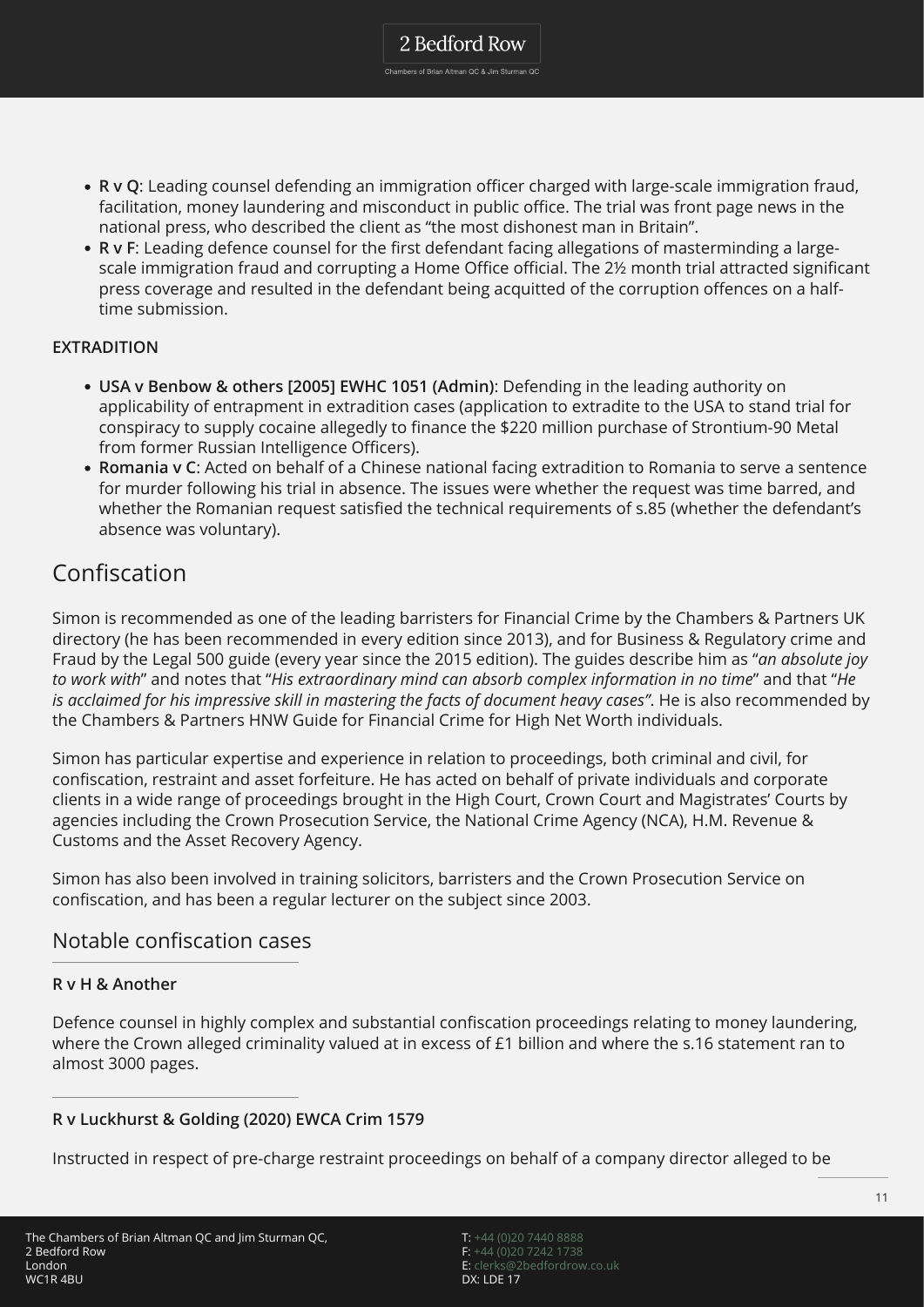Chambers of Brian Altman QC & Jim Sturman QC

involved in the London Capital & Finance fraud. Successfully intervened in the Court of Appeal to establish that s.41(4) of the Proceeds of Crime Act does not bar the release of restrained funds to defend parallel civil proceedings arising out of the same allegations.

#### **R v O & Others**

Instructed specifically for the confiscation proceedings in respect of an international fraud and corruption case, representing a former solicitor said to have facilitated and laundered the proceeds of a large-scale £40 million fraud on the United Nations Development Programme and The Global Fund by corruptly obtaining contracts for the provision of pharmaceuticals to the Democratic Republic of Congo.

#### **R v S & Others**

Leading defence counsel in complex confiscation proceedings, valued in excess of £3.7 million, relating to the laundering of the proceeds of a large-scale conspiracy to steal cars.

#### **Director of the Asset Recovery Agency v W**

Successfully defended in the civil claim for asset recovery against an alleged mortgage fraudster.

#### **Operation Devout II**

Instructed as junior counsel in relation to the confiscation proceedings arising out of a hugely complex series of MTIC frauds.

### Civil Asset Recovery & Forfeiture

Simon is recommended as one of the leading barristers for Financial Crime by the Chambers & Partners UK directory (he has been recommended in every edition since 2013), and for Business & Regulatory crime and Fraud by the Legal 500 guide (every year since the 2015 edition). The guides describe him as "*an absolute joy to work with*" and notes that "*His extraordinary mind can absorb complex information in no time*" and that "*He is acclaimed for his impressive skill in mastering the facts of document heavy cases"*. He is also recommended by the Chambers & Partners HNW Guide for Financial Crime for High Net Worth individuals.

Simon has particular expertise and experience in relation to proceedings, both criminal and civil, for confiscation, restraint and asset forfeiture. He has acted on behalf of private individuals and corporate clients in a wide range of proceedings brought in the High Court, Crown Court and Magistrates' Courts by agencies including the Crown Prosecution Service, the National Crime Agency (NCA), H.M. Revenue & Customs and the Asset Recovery Agency.

Simon has also been involved in training solicitors, barristers and the Crown Prosecution Service on confiscation, and has been a regular lecturer on the subject since 2003.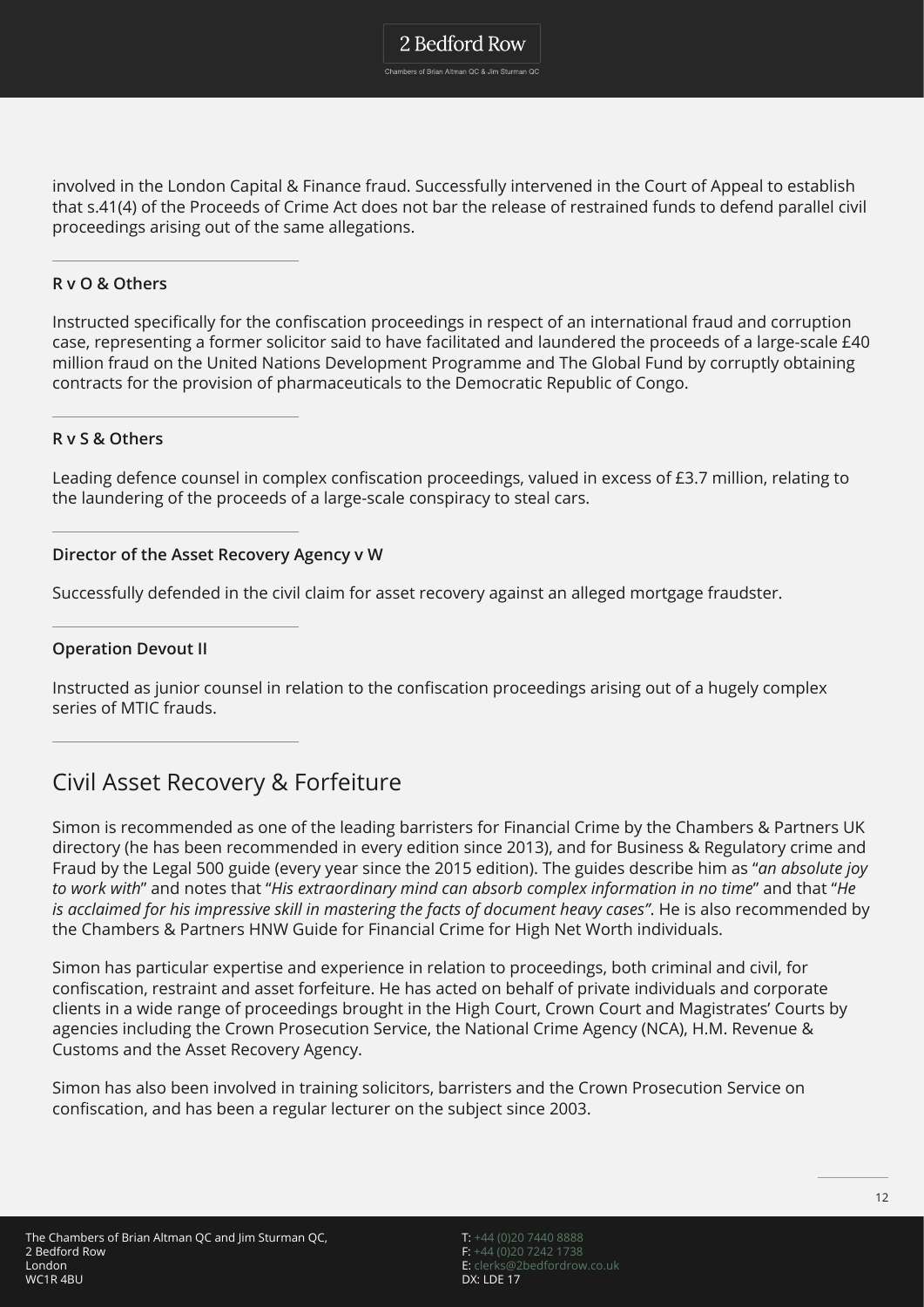2 Bedford Row Chambers of Brian Altman QC & Jim Sturman QC

Notable civil asset recovery & forfeiture cases

#### **R v Luckhurst & Golding (2020) EWCA Crim 1579**

Instructed in respect of pre-charge restraint proceedings on behalf of a company director alleged to be involved in the London Capital & Finance fraud. Successfully intervened in the Court of Appeal to establish that s.41(4) of the Proceeds of Crime Act does not bar the release of restrained funds to defend parallel civil proceedings arising out of the same allegations.

**Hampshire Police v St James BG Ltd**

Successfully acted on behalf of a consortium of High Net Worth overseas clients who had been the victims of an apparent fraud and who were seeking recovery of their funds from the bank account of the alleged fraudster which had been made subject to an Account Freezing Order.

#### **R v RC**

Advising corporate client in relation to applications for High Court freezing orders arising out of multinational proceedings outside the jurisdiction.

#### **NCA v FS**

Advising trustee in relation to Civil Recovery proceedings and Property Freezing Order made by the High Court.

#### **Director of the Asset Recovery Agency v W**

Successfully defended in the civil claim for asset recovery against an alleged mortgage fraudster.

#### **HMRC v AP**

Represented company director in High Court resisting appointment of management receiver.

#### **R v H & Another**

Defence counsel in highly complex and substantial confiscation proceedings relating to money laundering, where the Crown alleged criminality valued at in excess of £1 billion and where the s.16 statement ran to almost 3000 pages.

#### **R v O & Others**

Instructed specifically for the confiscation proceedings in respect of an international fraud and corruption case, representing a former solicitor said to have facilitated and laundered the proceeds of a large-scale £40 million fraud on the United Nations Development Programme and The Global Fund by corruptly obtaining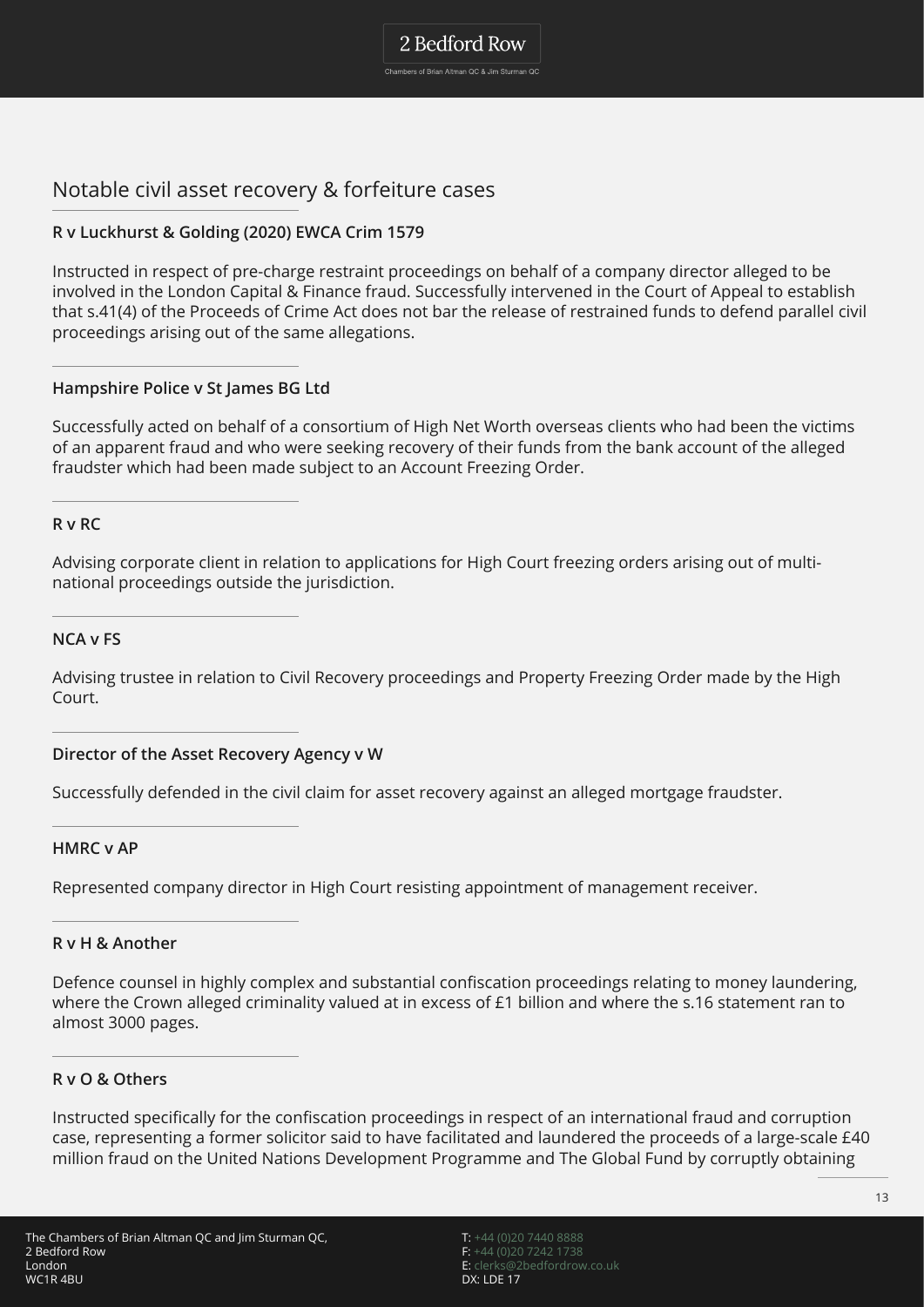Chambers of Brian Altman QC & Jim Sturman QC

contracts for the provision of pharmaceuticals to the Democratic Republic of Congo.

#### **R v S & Others**

Leading defence counsel in complex confiscation proceedings, valued in excess of £3.7 million, relating to the laundering of the proceeds of a large-scale conspiracy to steal cars.

#### **Operation Devout II**

Instructed in relation to the confiscation proceedings arising out of a hugely complex series of MTIC frauds.

### Appeals

Simon Baker QC is often instructed to advise on the merits of appeals in cases in which he was not instructed at first instance. This includes not only providing second opinions in cases where a client has been recently convicted, but also advising on the possibility of appealing historic convictions.

Simon also has experience in advising in relation to historic appeals that require reference to the Criminal Cases Review Commission (CCRC).

#### Notable appeals cases

#### **• Post Office "Horizon" Appeals (R v H & Others [2021] EWCA Crim 577 and R v A & Others [2021] EWCA Crim 1443)**

Simon was instructed on behalf of Post Office Ltd in the Court of Appeal Criminal Division, in relation to the appeals referred by the CCRC in what was the largest conjoined appeal ever heard by the Court of Appeal Criminal Division. Simon continues to advise in relation to hundreds of other appeals and potential appeals of sub-postmasters prosecuted between 2000 and 2013 in cases relying upon evidence from the Horizon computer system.

#### **R v L & G (2020) EWCA Crim 1579**

Instructed in respect of pre-charge restraint proceedings on behalf of a company director alleged to be involved in the London Capital & Finance fraud. Successfully intervened in the Court of Appeal to establish that s.41(4) of the Proceeds of Crime Act does not bar the release of restrained funds to defend parallel civil proceedings arising out of the same allegations.

#### **R v M, C & T [2017] UKSC 58**

Represented a company, and its main director, who faced charges relating to multi-million pound grey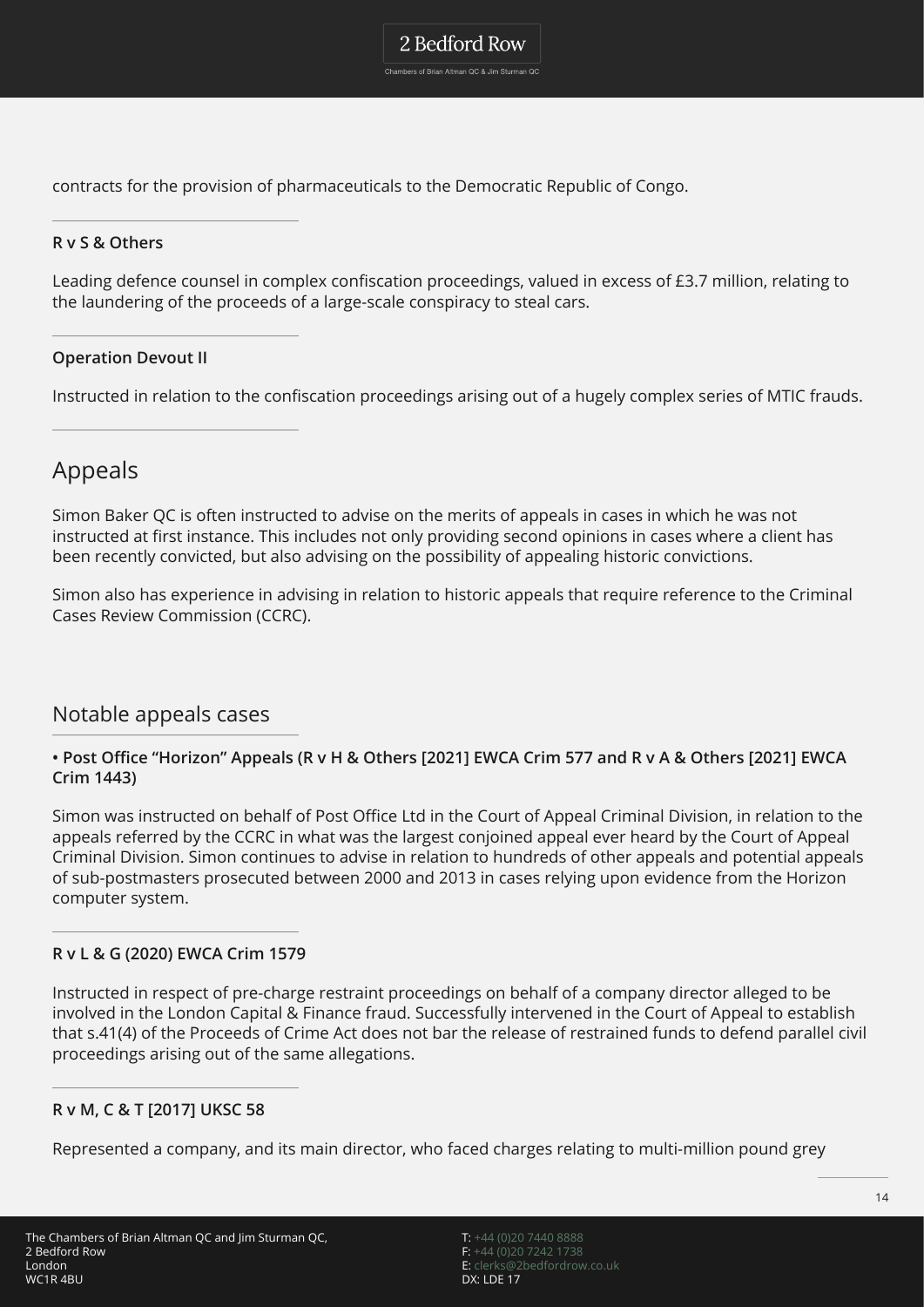Chambers of Brian Altman QC & Jim Sturman QC

market trading. The case involved taking an interlocutory appeal all the way to the Supreme Court to determine whether grey market trading constituted a criminal infringement of s.92 of the Trade Marks Act 1994. Both the corporate and individual clients were acquitted when the Crown offered no evidence following successful defence submissions relating to abuse of process and disclosure.

#### **R v D & Others [2014] 1 WLR 1780**

Successfully acted in the appeal against sentence in what is now the leading authority for sentencing in MTIC fraud prosecutions.

#### **R v F & B [2008] EWCA Crim 1868**

Acted in the appeal before the Court of Appeal, and on the certified appeal to the House of Lords, on the question of whether the Crown are required to prove the underlying offence when prosecuting for money laundering.

#### **USA v CB & others [2005] EWHC 1051 (Admin)**

Defending in the leading authority on applicability of entrapment in extradition cases (application to extradite to the USA to stand trial for conspiracy to supply cocaine allegedly to finance the \$220 million purchase of Strontium-90 Metal from former Russian Intelligence Officers).

### Regulatory

Simon is recommended by the Chambers & Partners UK directory (he has been recommended in every edition since 2013), and the Legal 500 guide (every year since the 2015 edition). The guides describe him as "*a sensational barrister who does the highest quality work*", being *"immensely talented and a formidable advocate both on his feet and in written submissions and commands great respect of the judiciary",* "*an absolute joy to work with*" and notes that "*His extraordinary mind can absorb complex information in no time*" and that "*He is acclaimed for his impressive skill in mastering the facts of document heavy cases"*.

Simon has experience of advising on regulatory matters covering a broad range of regulatory regimes ranging from FSA and FSMA regulation of the financial sector through to Trading Standards, Health & Safety, planning and professional conduct matters.

Simon's experience includes:

- Advising corporate clients on compliance and AML issues
- Acting for parties seeking to bring actions against financial advisors under FSMA
- Prosecuting and defending in regulatory cases brought by the Department of Business, Innovation & Skills (formerly the DTI), local authorities, Trading Standards, and the PCO.
- Advising and representing individuals facing professional disciplinary proceedings, including matters brought by the Financial Reporting Council (accountancy) and the General Medical Council & British Medical Association (medical).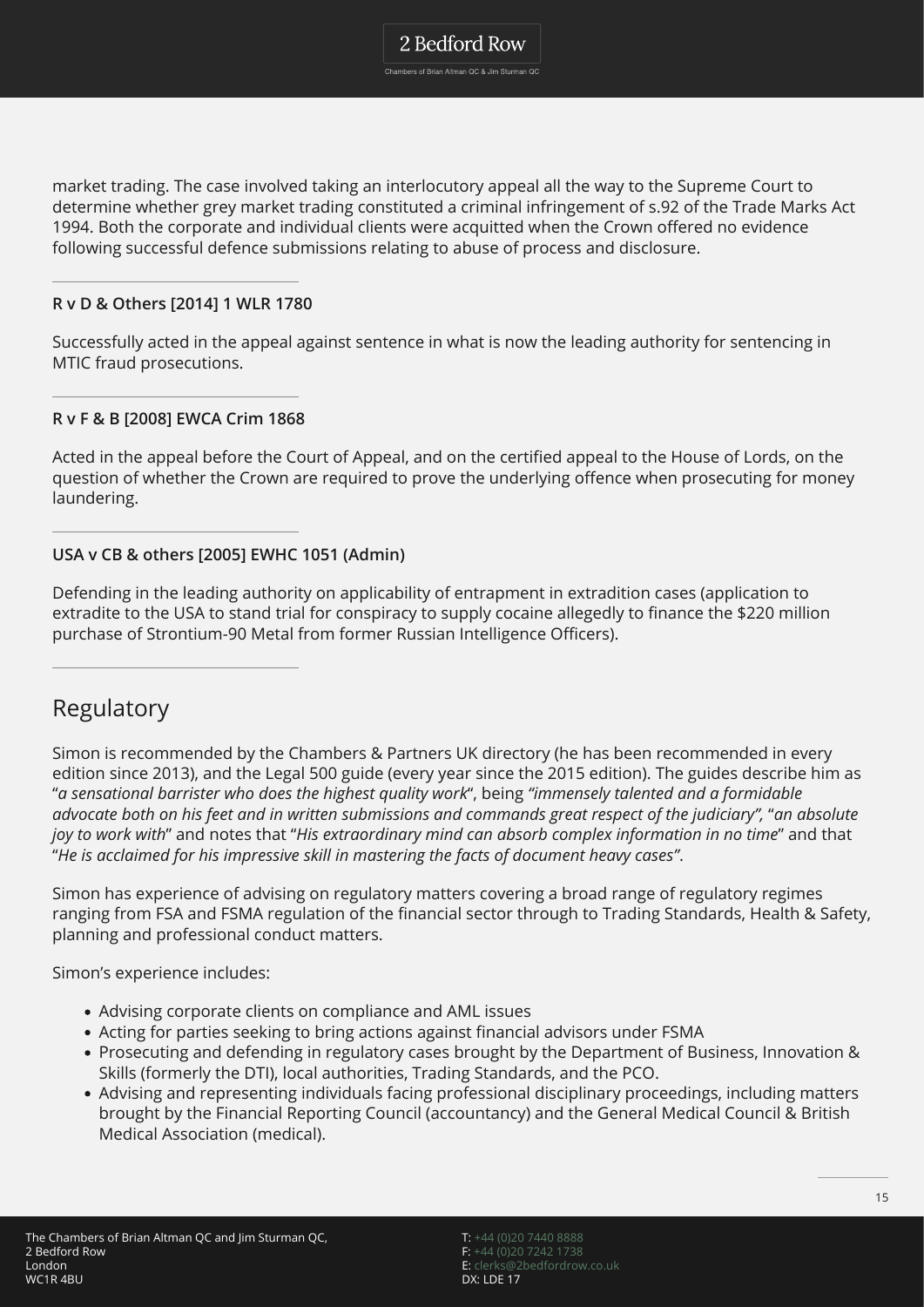Professional Discipline

Simon has experience of advising and representing individuals facing professional disciplinary proceedings, including matters brought by the Financial Reporting Council (accountancy) the Solicitors Disciplinary Tribunal (solicitors), Bar Tribunal & Adjudication Service (barristers) and the General Medical Council & British Medical Association (medical).

Simon has particular experience of cases where there is a cross-over between criminal allegations and professional discipline proceedings. Simon is recommended for Business & Regulatory crime by the Legal 500 guide, and also recommended for Financial Crime by the Chambers & Partners UK directory (and the Chambers & Partners HNW Guide).

## **Tribunals**

Simon's experience of the cross-over between criminal work (especially fraud) and civil litigation means that he is extremely well placed to advise and assist in relation to clients facing the effect of HMRC verification processes and investigations. Simon has particular experience of acting in appeals before the First Tier and Upper Tribunals (Tax Chamber) relating to VAT reclaims allegedly arising out of MTIC frauds. In addition to acting for appellants in VAT tribunals, Simon is also instructed by HMRC in such appeals as both leading counsel and on his own.

VAT appeals in which Simon has been instructed include:

- Micro River Limited v H.M. Revenue & Customs (as leading counsel)
- Optima Global v H.M. Revenue & Customs (as leading counsel)
- Else Refining & Recycling v H.M. Revenue & Customs
- TLC International Limited v H.M. Revenue & Customs
- Rattan v H.M. Revenue & Customs (as leading counsel)
- Fone World (UK) Limited v H.M. Revenue & Customs
- Telement Limited v H.M. Revenue & Customs
- Intekx v H.M. Revenue & Customs

### Sports Law

Simon has advised and represented a wide range of clients from the sports world in relation to a broad range of matters ranging from civil disputes arising out of contracts through to criminal and disciplinary proceedings.

Clients have included:

- Harry Redknapp
- Merlin Sport Ltd
- Golf Management International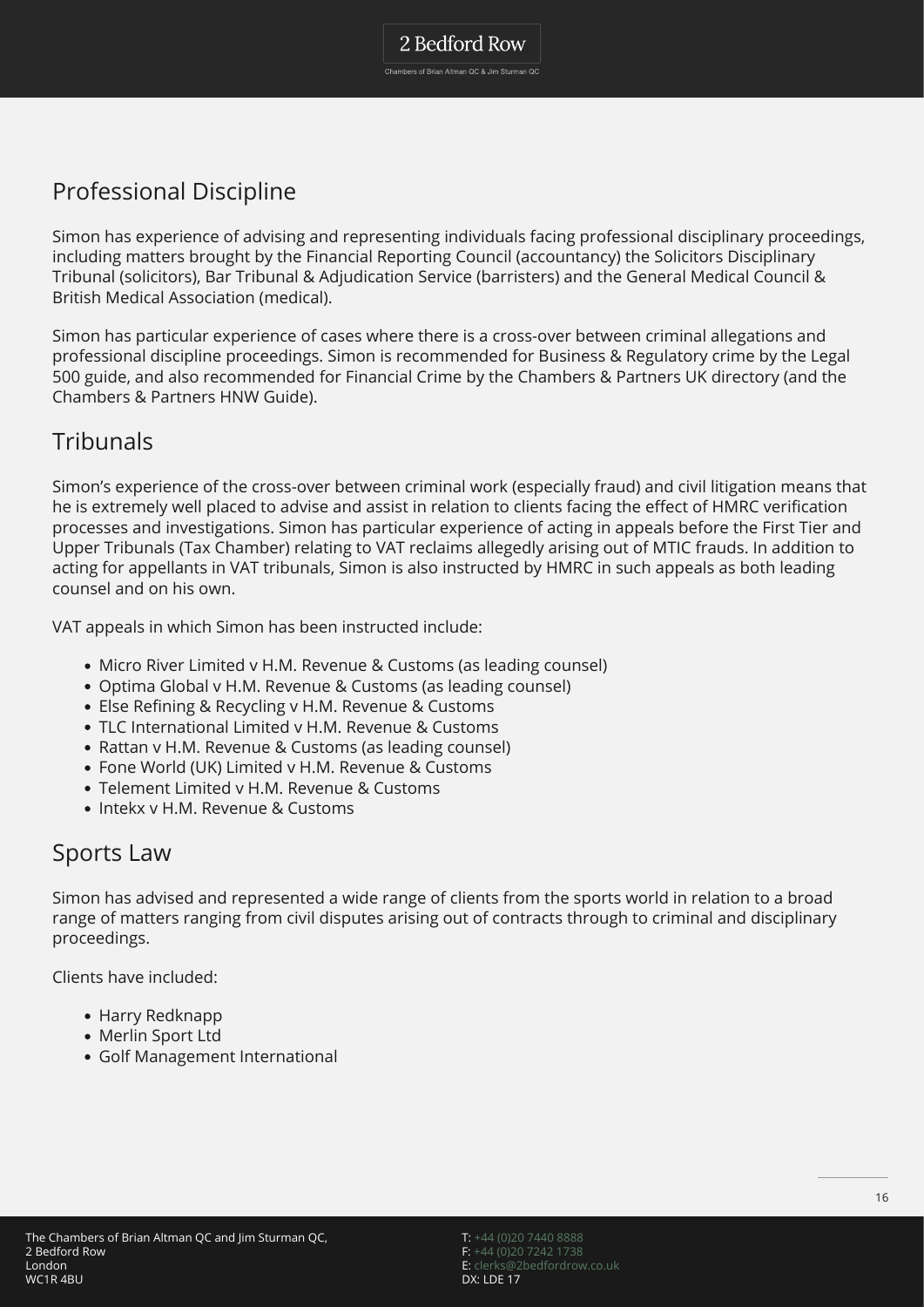Chambers of Brian Altman QC & Jim Sturman QC

## Publications

- Recorder
- Bencher, Inner Temple
- Former Chairman of the Inner Temple Bar Liaison Committee

## Memberships

- Bencher of Inner Temple
- Former Chairman of the Inner Temple Bar Liaison Committee
- Member of the Bar Council Information Technology Panel
- Member of the Criminal Bar Association
- Member of the Fraud Lawyers Association
- Member of Lawyers for Liberty

## Education

• MA (Oxon)

# Qualifications

- Recorder (appointed 2019)
- Direct Access Qualified

# Directory Quotes

- "He is a real standout … He has a huge amount of gravitas before the judges and he charms the juries. He is recognised by the market as an incredible brain and is frighteningly bright" **Chambers & Partners 2022**
- "Simon is a highly effective advocate who gives very pragmatic and strategic advice. He can rapidly assimilate and absorb the minute detail of very voluminous and complex cases." **Legal 500 2022**
- He is really a sensational barrister who does the highest quality of work." **Chambers & Partners 2021**
- "He is a very talented and clever individual." **Chambers & Partners 2021**